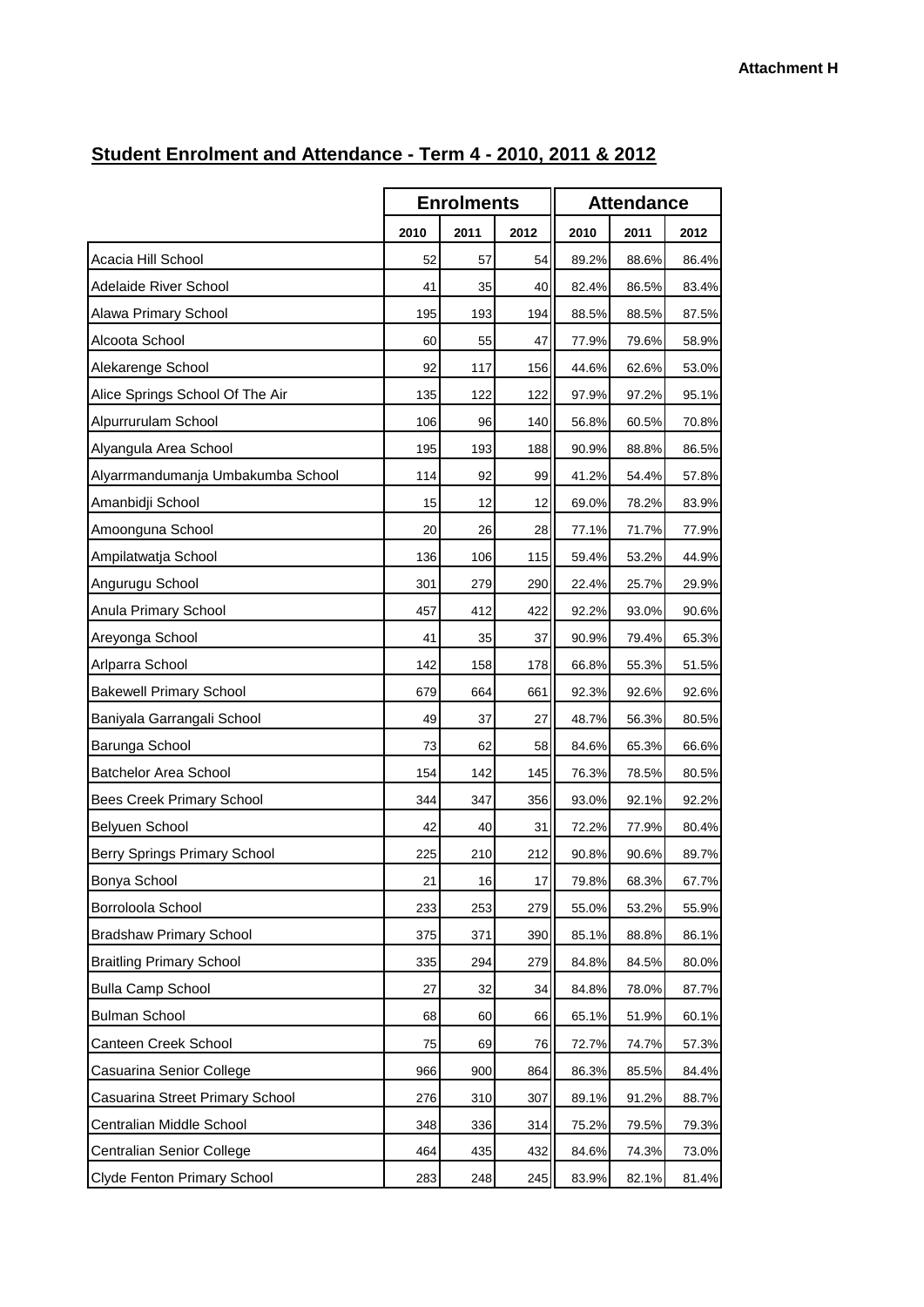| Darwin High School             | 1049 | 1086 | 1112 | 89.8%  | 87.7%  | 88.1%  |  |
|--------------------------------|------|------|------|--------|--------|--------|--|
| Darwin Middle School           | 600  | 616  | 660  | 86.9%  | 88.7%  | 89.4%  |  |
| Docker River School            | 53   | 48   | 41   | 57.3%  | 51.7%  | 45.1%  |  |
| Dripstone Middle School        | 627  | 627  | 628  | 86.9%  | 86.7%  | 88.7%  |  |
| <b>Driver Primary School</b>   | 489  | 462  | 489  | 92.1%  | 90.5%  | 91.4%  |  |
| Dundee Beach School            | 15   | np   | 12   | 82.5%  | np     | 88.3%  |  |
| <b>Durack Primary School</b>   | 419  | 369  | 396  | 93.8%  | 92.3%  | 94.1%  |  |
| <b>Elliott School</b>          | 88   | 80   | 73   | 76.5%  | 65.5%  | 63.6%  |  |
| Epenarra School                | 66   | 74   | 70   | 63.8%  | 59.9%  | 53.5%  |  |
| Finke School                   | 39   | 29   | 39   | 71.3%  | 60.3%  | 44.6%  |  |
| Gapuwiyak School               | 281  | 292  | 287  | 33.6%  | 45.9%  | 47.3%  |  |
| Gillen Primary School          | 285  | 293  | 309  | 83.0%  | 85.9%  | 85.2%  |  |
| Girraween Primary School       | 361  | 391  | 405  | 92.9%  | 91.7%  | 91.3%  |  |
| Gochan Jiny Jirra School       | 17   | np   | np   | 18.2%  | np     | np     |  |
| <b>Gray Primary School</b>     | 364  | 362  | 359  | 89.0%  | 87.2%  | 88.9%  |  |
| Gunbalanya School              | 279  | 299  | 238  | 54.4%  | 44.2%  | 52.9%  |  |
| Haasts Bluff School            | 34   | 26   | 42   | 62.7%  | 57.7%  | 72.5%  |  |
| Harts Range School             | 73   | 63   | 112  | 51.7%  | 58.7%  | 62.3%  |  |
| Henbury School                 | 77   | 76   | 79   | 89.1%  | 87.7%  | 90.0%  |  |
| Howard Springs Primary School  | 300  | 275  | 258  | 89.9%  | 90.6%  | 89.9%  |  |
| Humpty Doo Primary School      | 408  | 409  | 427  | 87.9%  | 88.9%  | 87.7%  |  |
| Imanpa School                  | 17   | 38   | 28   | 85.3%  | 51.8%  | 70.3%  |  |
| Jabiru Area School             | 288  | 267  | 291  | 75.9%  | 77.2%  | 75.5%  |  |
| Jilkminggan School             | 111  | 95   | 119  | 69.2%  | 65.1%  | 63.5%  |  |
| Jingili Primary School         | 314  | 325  | 332  | 90.5%  | 87.7%  | 90.7%  |  |
| Kalkaringi School              | 201  | 134  | 154  | 56.5%  | 65.4%  | 58.6%  |  |
| Karama Primary School          | 281  | 251  | 238  | 82.6%  | 85.2%  | 85.3%  |  |
| Katherine High School          | 502  | 525  | 574  | 80.1%  | 73.1%  | 70.2%  |  |
| Katherine School Of The Air    | 219  | 226  | 243  | 100.0% | 100.0% | 100.0% |  |
| Katherine South Primary School | 332  | 337  | 384  | 87.1%  | 87.6%  | 87.3%  |  |
| Kiana School                   | 14   | 14   | np   | 69.6%  | 58.9%  | np     |  |
| Kintore Street School          | np   | np   | 20   | np     | np     | 78.2%  |  |
| Lajamanu School                | 175  | 180  | 203  | 42.7%  | 52.8%  | 47.5%  |  |
| Laramba School                 | 60   | 61   | 72   | 70.8%  | 69.7%  | 66.8%  |  |
| Larapinta Primary School       | 343  | 326  | 309  | 86.9%  | 88.4%  | 88.9%  |  |
| Larrakeyah Primary School      | 340  | 332  | 369  | 90.0%  | 89.2%  | 88.5%  |  |
| Leanyer Primary School         | 564  | 577  | 589  | 91.9%  | 90.6%  | 90.4%  |  |
| Ludmilla Primary School        | 141  | 115  | 130  | 81.9%  | 85.3%  | 87.8%  |  |
| MacFarlane Primary School      | 233  | 225  | 214  | 81.4%  | 77.7%  | 79.6%  |  |
| Malak Primary School           | 277  | 288  | 298  | 87.2%  | 85.5%  | 86.2%  |  |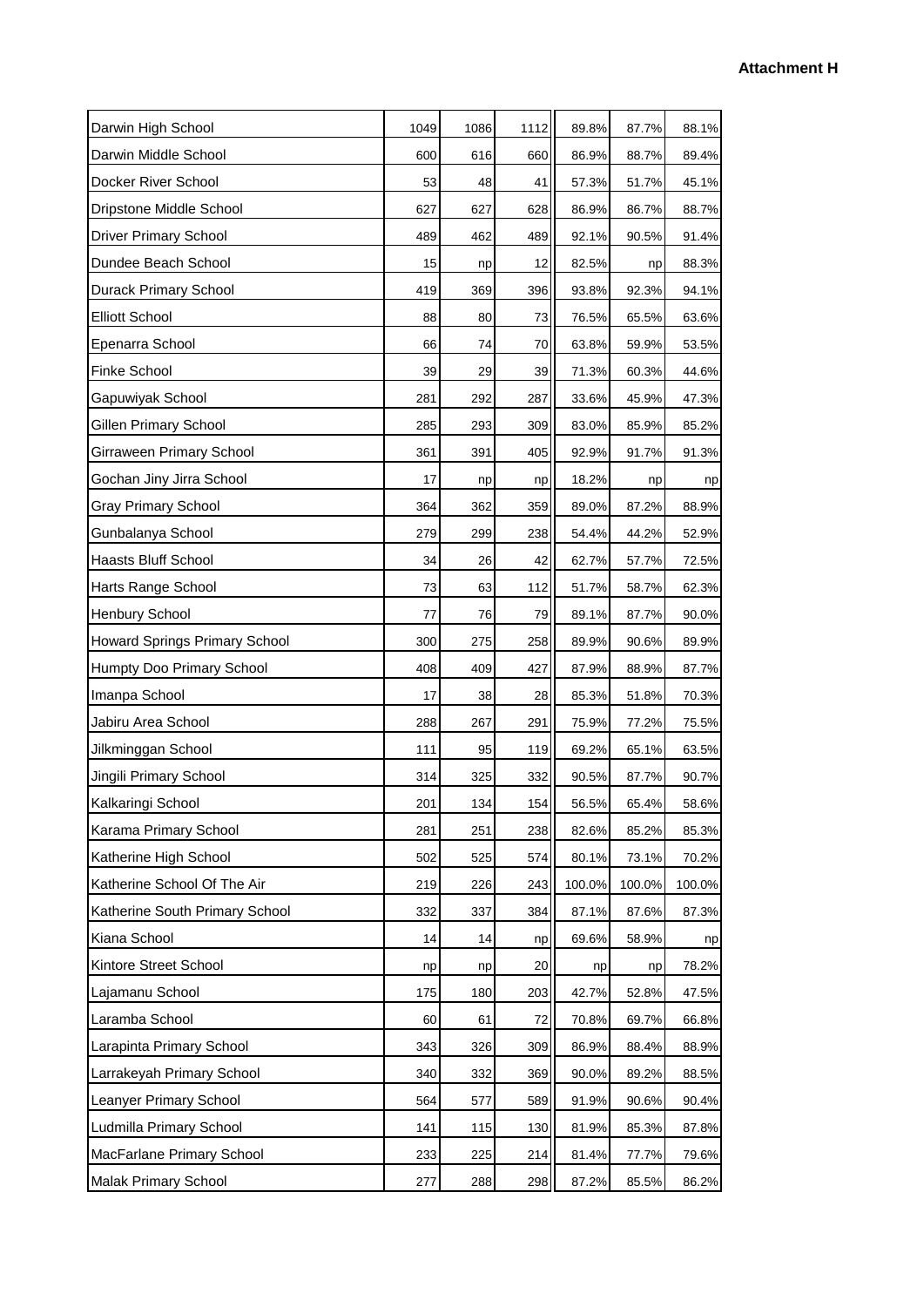| Mamaruni School                          | 71     | 73  | 85  | 55.4%  | 76.0%  | 54.6%  |
|------------------------------------------|--------|-----|-----|--------|--------|--------|
| Maningrida School                        | 682    | 618 | 578 | 35.1%  | 44.1%  | 56.4%  |
| Manunda Terrace Primary School           | 241    | 236 | 234 | 84.6%  | 88.2%  | 86.7%  |
| Manyallaluk School                       | 22     | 30  | 30  | 68.0%  | 89.9%  | 83.4%  |
| Mataranka School                         | 38     | 47  | 49  | 85.4%  | 89.6%  | 83.7%  |
| Middle Point School                      | 35     | 33  | 31  | 79.9%  | 81.4%  | 87.8%  |
| Milikapiti School                        | 81     | 75  | 79  | 76.4%  | 82.1%  | 82.6%  |
| Milingimbi School                        | 306    | 280 | 343 | 44.7%  | 53.5%  | 35.9%  |
| <b>Millner Primary School</b>            | 262    | 234 | 245 | 82.5%  | 86.0%  | 85.0%  |
| Milyakburra School                       | 37     | 42  | 42  | 68.1%  | 76.3%  | 65.6%  |
| Minyerri School                          | 196    | 167 | 169 | 84.0%  | 81.5%  | 72.2%  |
| <b>Moil Primary School</b>               | 333    | 328 | 341 | 91.6%  | 90.2%  | 89.7%  |
| Moulden Primary School                   | 441    | 454 | 438 | 83.0%  | 86.7%  | 85.3%  |
| Mount Allan School                       | 56     | 61  | 78  | 73.9%  | 54.5%  | 55.1%  |
| Mulga Bore School                        | 23     | 26  | 27  | 66.0%  | 55.7%  | 59.9%  |
| Murray Downs School                      | 33     | 25  | 35  | 81.0%  | 73.7%  | 83.6%  |
| Mutitjulu School                         | 25     | 28  | 38  | 62.1%  | 62.5%  | 55.9%  |
| Nakara Primary School                    | 472    | 489 | 504 | 92.8%  | 91.2%  | 91.0%  |
| Nemarluk School                          | 122    | 131 | 138 | 88.6%  | 87.7%  | 88.8%  |
| <b>Neutral Junction School</b>           | 13     | 19  | 21  | 62.2%  | 61.0%  | 77.7%  |
| Newcastle Waters School                  | np     | 12  | 14  | np     | 90.0%  | 83.9%  |
| Nganambala School                        | 28     | 25  | 29  | 86.4%  | 84.5%  | 84.4%  |
| Nganmarriyanga School                    | 126    | 119 | 121 | 66.9%  | 71.8%  | 70.5%  |
| Ngukurr School                           | 242    | 301 | 288 | 61.6%  | 54.5%  | 68.2%  |
| Nhulunbuy High School                    | 262    | 262 | 264 | 86.8%  | 83.6%  | 83.5%  |
| Nhulunbuy Primary School                 | 557    | 624 | 581 | 88.5%  | 87.2%  | 86.8%  |
| Nightcliff Middle School                 | 252    | 244 | 229 | 80.2%  | 80.4%  | 85.0%  |
| <b>Nightcliff Primary School</b>         | 472    | 484 | 518 | 90.3%  | 92.1%  | 91.6%  |
| Northern Territory Open Education Centre | 684    | 687 | 607 | 100.0% | 100.0% | 100.0% |
| Ntaria School                            | 165    | 191 | 190 | 66.3%  | 48.2%  | 43.2%  |
| Numbulwar School                         | 200    | 173 | 156 | 50.1%  | 44.3%  | 53.6%  |
| Nyirripi School                          | 53     | 40  | 55  | 36.6%  | 65.0%  | 52.9%  |
| <b>Palmerston Senior College</b>         | 867    | 576 | 400 | 83.6%  | 75.0%  | 80.4%  |
| Papunya School                           | 73     | 105 | 102 | 64.2%  | 62.9%  | 57.9%  |
| Parap Primary School                     | 481    | 508 | 529 | 91.6%  | 92.5%  | 92.5%  |
| Peppimenarti School                      | 52     | 49  | 51  | 85.4%  | 77.4%  | 78.4%  |
| Pigeon Hole School                       | $30\,$ | 35  | 26  | 93.2%  | 61.2%  | 86.8%  |
| Pine Creek School                        | 63     | 51  | 48  | 67.1%  | 73.5%  | 78.2%  |
| Pularumpi School                         | 73     | 73  | 76  | 83.5%  | 84.8%  | 86.1%  |
| Ramingining School                       | 234    | 213 | 239 | 49.0%  | 56.3%  | 49.1%  |
|                                          |        |     |     |        |        |        |